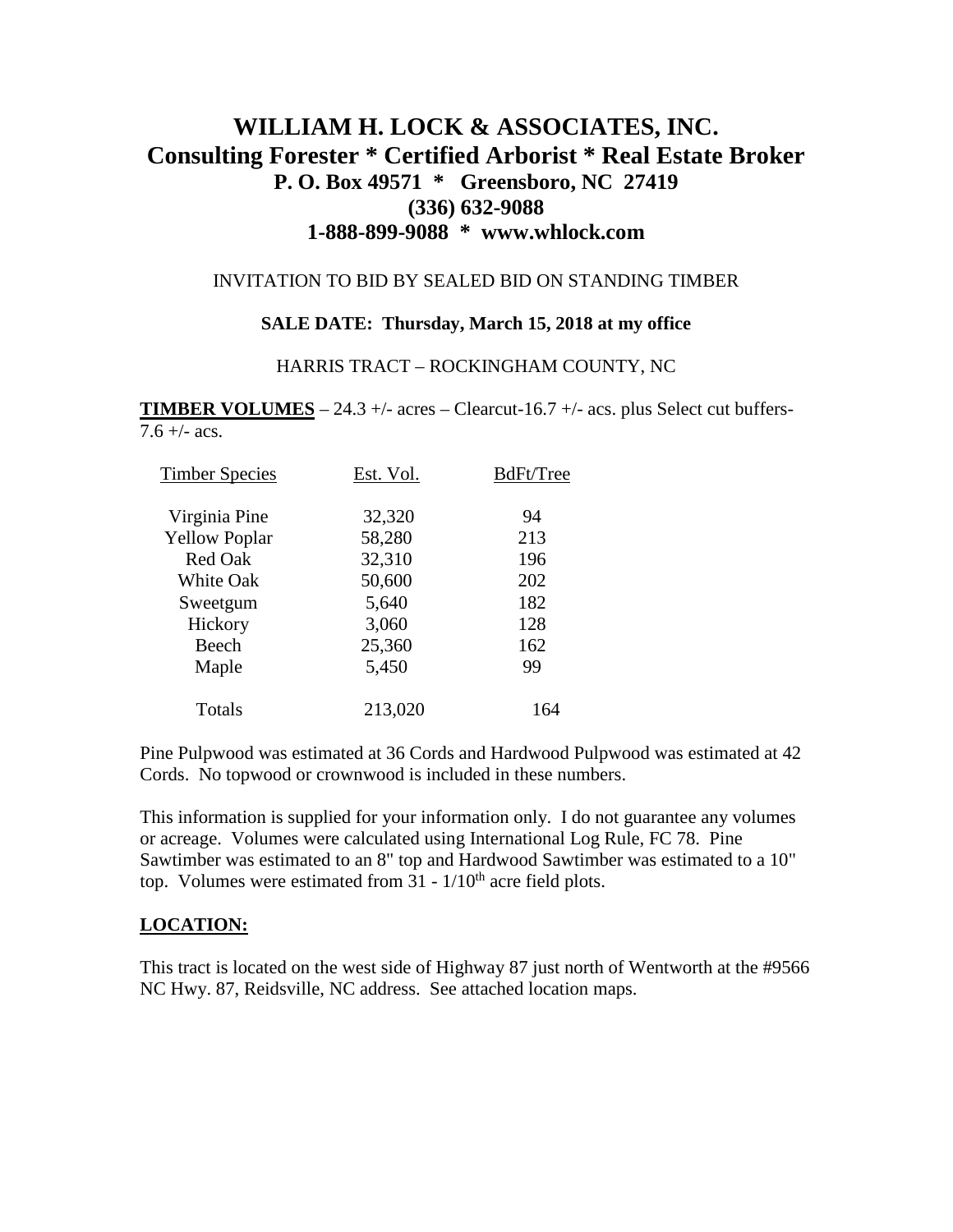Page Two Harris Tract - Timber Sale Sale Date: Thursday – March 15, 2018

### **BIDS:**

The Harris Tract is being sold on a lump sum sealed bid basis. Bids will be accepted by **regular mail** if received by 5:00 pm on Wednesday, March 14, 2018 **OR** bids will be accepted by **email [\(whlock@whlock.com\)](mailto:whlock@whlock.com), telephone (336-632-9088), fax (336-632- 9088), or in-person** at my office until 11:00 am on Thursday, March 15, 2018. At 11:00 am on Thursday, March 15, 2018 all bids received will be recorded. The successful bidder will be notified within 24 hours of the bid openings. A 10% deposit may be requested to be delivered to William H. Lock & Associates, Inc. within 72 hours of the bid opening. The balance of the sales price is to be delivered at the sale closing. The seller reserves the right to refuse or accept any and all bids. Seller will consider all bids. The seller will be responsible for the timber deed preparation, revenue stamps if recorded, and the forestry consultant fees. The buyer will be responsible for all other closing costs. A \$1,000 performance deposit will be payable at closing and held in a noninterest bearing trust account until satisfactory completion of logging. The performance deposit does not limit the buyer's liability.

### **PLACE OF SALE:**

The timber sale will be held at the office of William H. Lock & Associates, Inc. in Greensboro, NC. The office address is 375 S. Swing Road, Greensboro, NC 27409. Telephone and Fax: 336-632-9088; [Email: whlock@whlock.com](mailto:Email:%20whlock@whlock.com) 

## **CONDITIONS OF SALE**:

1. The Buyer shall have 24 months from the date of the timber deed to cut and remove all merchantable timber within the "Sale Areas". "Creek Buffers" have been marked with Blue Flagging. No blue flagged trees marking the buffer boundaries may be cut but all pine of any size and Hardwoods  $> 16$ " DBH may be harvested provided all Best Management Practices, Forest Practice Guidelines and all watershed rules and regulations are followed. The sale boundaries have been recently surveyed and are marked with orange flagging and purple paint. No trees marked with flagging or paint and no trees beyond the purple paint are to be harvested. Note: There is one large Beech tree shown on the map and flagged pink that is not to be harvested or damaged.

2. The Buyer shall access the tract from NC Highway 87 along any existing farm paths leading into the wooded sections of the tract. The driveway leading into the existing home cannot be used for access. Any access routes will need to be installed and/or maintained according to all North Carolina Best Management Practices, Forest Practice Guidelines, and any applicable river basin or watershed rules. All roadways must remain open and passable by ordinary traffic at all times. The roadways must be left in similar condition at the completion of the harvesting operation as they were at the beginning of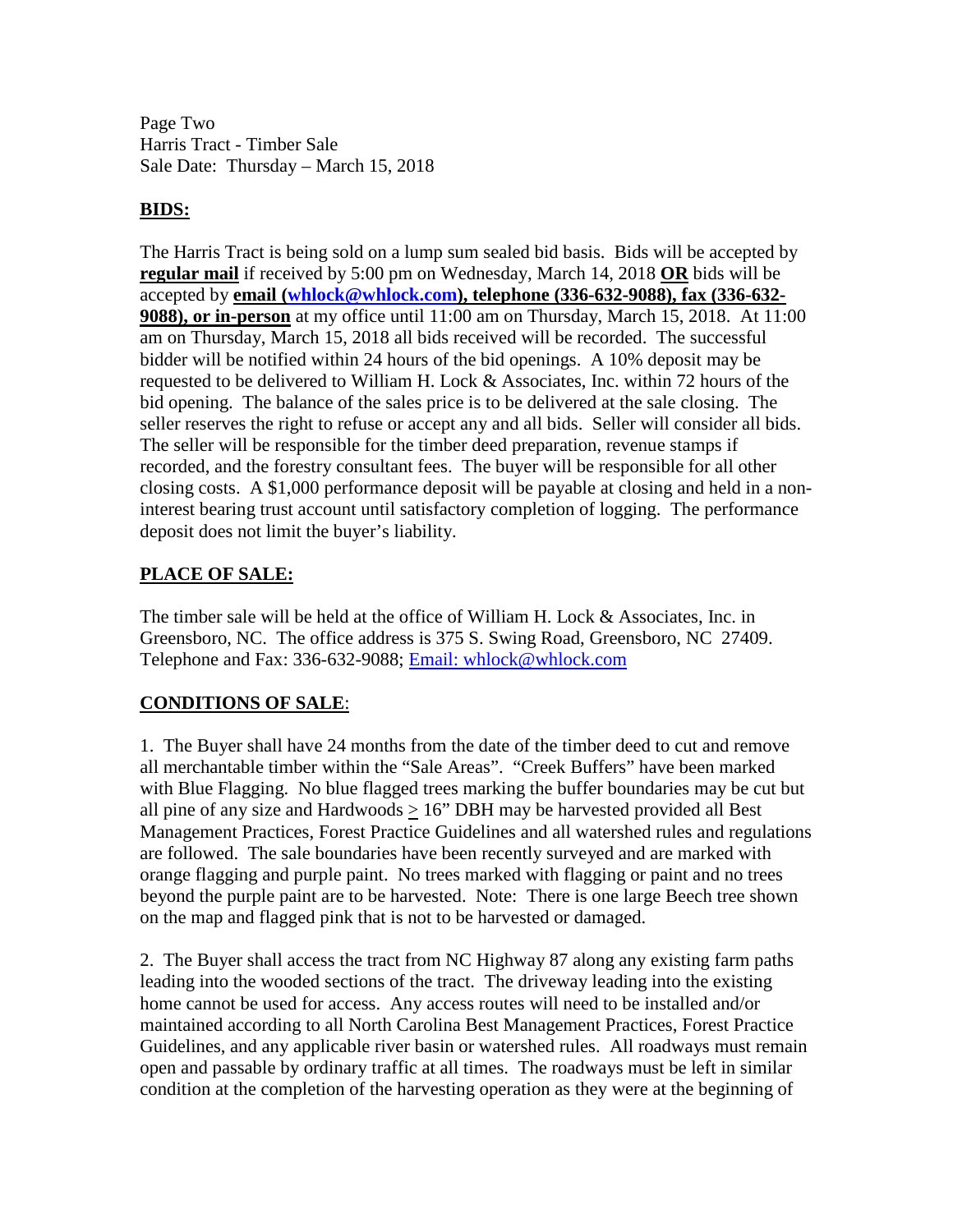Page Three Harris Tract - Timber Sale Sale Date: Thursday – March 15, 2018

the harvesting operation, reasonable wear and tear accepted. Call W.H. Lock  $\&$ Associates, Inc. if there are questions concerning access routes.

3. The Buyer is responsible for maintaining a clean site. No equipment parts, trash, tires or other debris created as a result of the harvesting operation shall be left on the property. It shall be the Buyer's responsibility to clean up any hazardous material or chemical waste spills including but not limited to Diesel Fuel, Hydraulic Fluid, Machine Oil, and/or Gasoline upon the subject property if deposited as a result of the harvesting operation. Responsibility will include any required remediation including but not limited to the removal of contaminated soils.

4. Harvesting operations must not interfere with any farming operations and farming operations must not interfere with any harvesting operations. Decking, loading or hauling will not be permitted in any existing open fields or pastures immediately adjacent to the timber unless approved by William H. Lock & Associates, Inc. If approved, open areas must be free of logging debris, smoothed when completed, and re-seeded if necessary. All loading decks and truck parking areas must be reseeded when the harvesting operation is completed.

5. The Buyer is responsible for following all Federal, State, and local regulations regarding timber harvesting activities. If required, Buyer is responsible for obtaining any necessary permits or licenses required for timber harvesting. All logging operations must conform to North Carolina Best Management Practices, Forest Practices Guidelines, and any applicable river basin or watershed rules. In the event that a non-compliance situation is identified on the tract as a result of the harvesting operation, William H. Lock & Associates, Inc. will have the express right to suspend the harvesting operation until the situation is brought into compliance. No trees or other logging debris shall be left in or across the property boundary, sale cutting lines or access roads and paths.

6. All necessary sale harvest boundaries have been marked with orange flagging or purple paint. Landowner guarantees the orange flagged and purple painted sale boundaries. No flagged or painted trees denoting the sale boundary shall be cut and no trees outside the boundary lines shall be cut. If trees marking the sale boundary are cut, North Carolina timber trespass laws may apply. No trees shall be cut to fall on a neighboring landowner's property or where potential damage may occur. If existing property corners are damaged or removed as a result of the harvesting operation, Buyer agrees to replace the markers at the correct surveyed location at their own expense.

7. Buyer agrees to notify William H. Lock & Associates, Inc., P. O. Box 49571, Greensboro, NC 27419 at least 3 days in advance of the beginning of the harvesting operation and at least 3 days in advance of the completion of the harvesting operation.